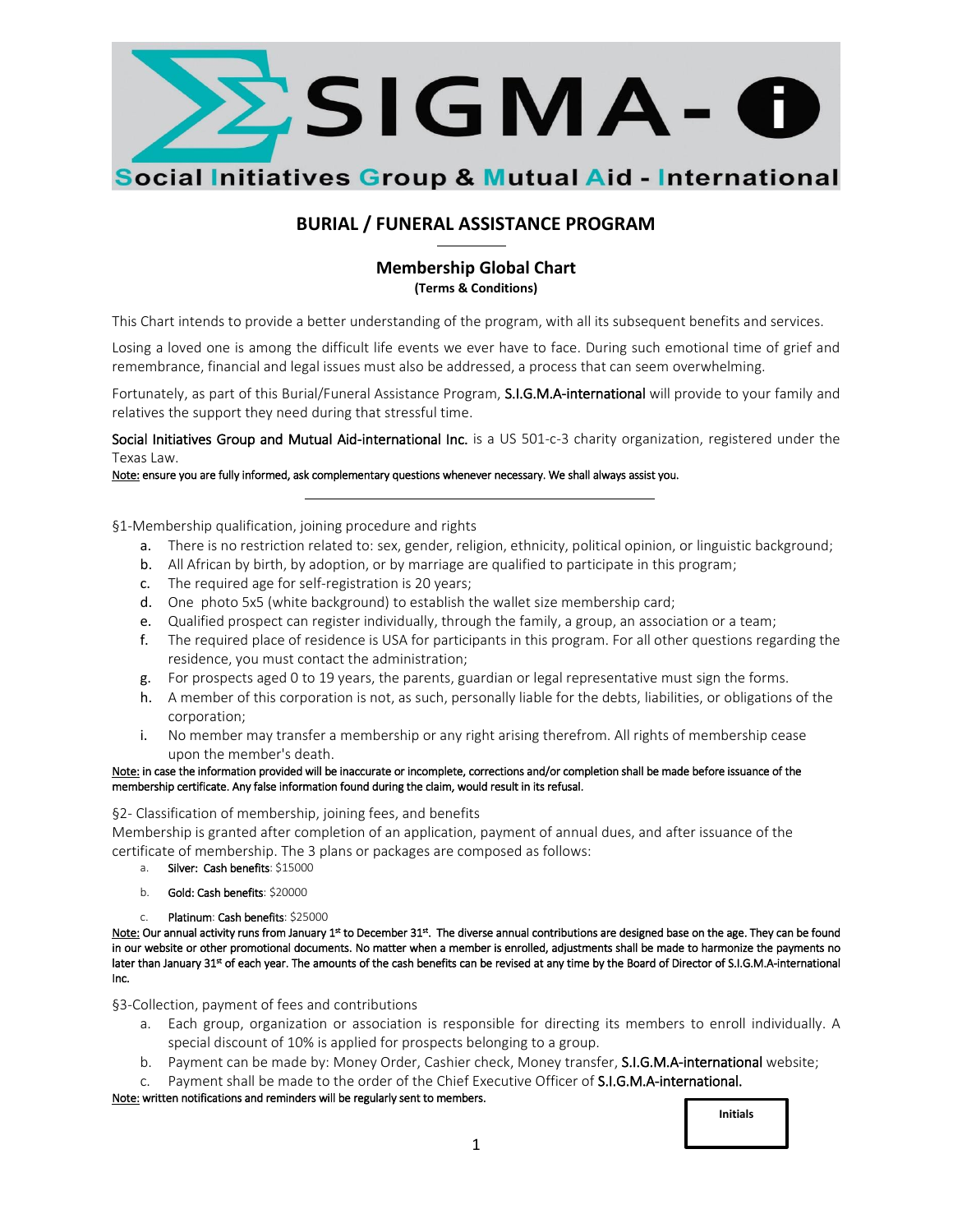§4- Required documentation for verification and claim purpose

- a. Passport
- b. Resident card
- c. Driver License or Identification Card
- d. Working permit

Note: The names in the forms must be written as stated in the official documents. No correction or update is accepted after death of a member.

§5-Coverage

- a. The coverage becomes effective 90 days after payment of the annual membership contribution. A Certificate is issued to confirm the membership and the signed date indicates the beginning of the coverage;
- b. For members aged 70 and over, coverage becomes effective 180 days following the same requirements mentioned above.

#### Note: proof of continuing residence in the USA must be provided by members anytime it is requested. Other subsequent and additional documents may be required by the Administration.

§6- Occurrence of death and claim

- a. The announcement of death of a member can be made immediately to the administration of **S.I.G.M.A**international. The Claimant's Statement can be presented in any written format;
- b. The claim must be submitted within 30 days after occurrence of death. The cash benefit is intended solely for burial/funeral activities;
- c. The original of membership certificate and an original certified death certificate showing cause and manner of death must be attached;
- d. The Obituary or Newspaper Article concerning the death, when available;
- e. Failure to comply with the deadlines and proofs may lead to the loss of the claimant rights.

Note: the Administration of S.I.G.M.A-international Inc. reserves the right to use all legal and modern means to verify each allegation of death. **Additional documentation may be required. The methods of investigation are at the sole discretion of S.I.G.M.A-international**

§7-Benefits and claim

- a. The benefit is paid no matter where the death occurs;
- b. The benefit is paid in case of burial in USA. The transfer of corpse is not mandatory;
- c. The benefit is paid in case of repatriation of corpse;
- d. In case of death of a member out of USA, no claim will be paid until appropriate verifications and investigations.

#### **Note:** our aim is to serve you efficiently, and in a timely manner. Thus, the family will receive the benefit as quick as possible.

§8- Settlement options during the claim

- a. Lump sum payment of cash benefit after deduction of debt and taxes if any;
- b. Payment of the balance after settlement of the following items:
- Administrative procedure and paperwork;
- Deduction of debt and taxes;
- Negotiations with the mortuary and funeral home;
- In case of burial in USA, negotiation for the acquisition of a piece of land;
- In case of repatriation of corpse, processing of the Air freight modalities.

**Note: if the beneficiary needs more assistance after burial here in USA, or upon arrival in case of repatriation, contact us for further arrangements. Together, we get rid of your stress.**

§9- Designation of beneficiary and update of information on file

- a. Each member must namely designate his beneficiaries in the enrollment form;
- b. For the accuracy of information on file, updates shall be made anytime;
- c. No correction is accepted after the occurrence of death of a member.

#### Note: The administration strongly implements the updates through reminder notices to members. Immigration matters and, matrimonial status often command name change and addresses.

§10- Services we provide as mentioned in §8 after arrangements

- a. Administrative procedures and paperwork;
- b. Negotiations with the mortuary and funeral home;
- c. In case of burial here in USA, we negotiate the acquisition of a piece of land;
- d. Air freight modalities in case of repatriation of corpse and;
- e. Primary Hearse Services upon the arrival of the remains from the Airport to the mortuary location.

§11- Other non-mandatory, but not limited associated funeral services

a. Catering services;

**Initials**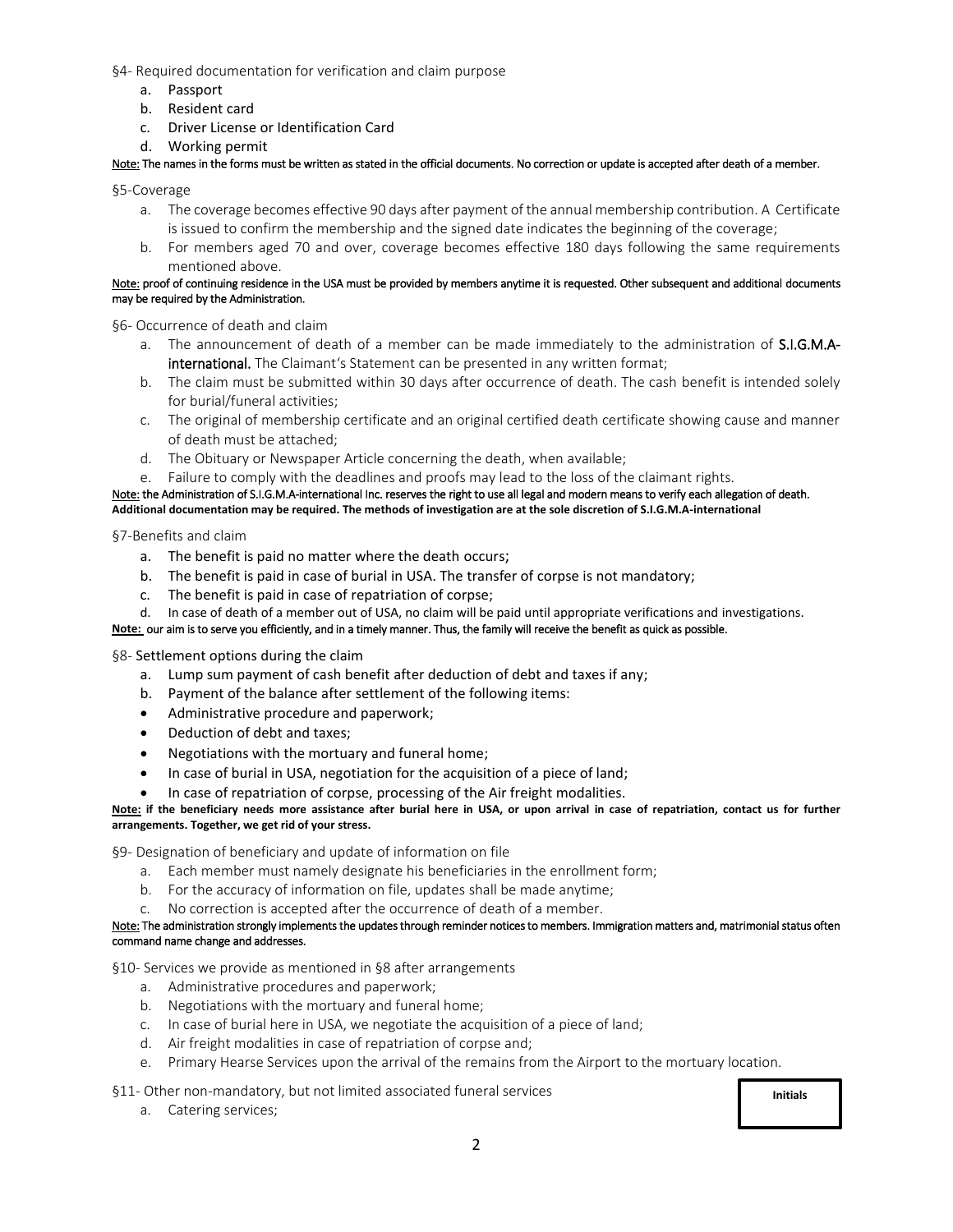- b. Hearse services;
- c. Lodging services;
- d. Logistics etc…

### §12- Fraud notice

- a. Any false statement made knowingly or consciously is considered a fraud;
- b. Fraud could be the falsification of documents, the fraudulent registration to this program;
- c. All forms, documents used for the purpose of this program remain the property of **S.I.G.M.A-international** and under no circumstances, can be used for other purposes;
- d. The names, e-mail addresses and telephone numbers collected for this program cannot be used for any reason other than the intended.

#### Note: In case of fraud, the concerned prospect can be excluded from the program unilaterally without notice.

Any person who knowingly presents a false or fraudulent claim for payment of a loss or benefit, or presents false information in this claim is guilty of a crime and may be subject to legal lawsuits by S.I.G.M.A-International Inc.

#### §13- Loss of membership

#### Note: All rights of a member in the corporation shall cease on termination of membership as herein provided.

- a. Loss of membership becomes effective in case of:
	- (i) Fraud;
	- (ii) Voluntary termination;
	- (iii) Failure to pay contributions;
	- (iv) Death;
- b. The voluntary termination becomes effective upon his or her notice of such termination delivered to the president or secretary of the corporation personally, by mail, or email within 90 days after registration, such membership shall terminate upon the date of delivery of the notice or date of deposit in the mail;
- c. Any person expelled from the corporation during the 90 days of observation period shall receive a refund of dues already paid for the current dues period;
- d. Upon a failure to renew his or her membership by paying dues on or before their due date, such termination to be effective thirty (30) days after a written notification of delinquency is given personally, mailed, or emailed to such member. A member may avoid such termination by paying the amount of delinquent dues within a thirty (30) day period following the member's receipt of the written notification of delinquency;
- e. The Administration can accept the return of a member after a voluntary termination, or a failure to pay contributions. But, the new eligibility and conditions will be at the sole discretion of the administration.

### §14- Fundraising activities

S.I.G.M.A-international may organize voluntary donation activities. Limited information may be used in order to contact you in an effort to raise funds. The information may include your name, address, phone number. Note: Our support to African in distress shall be without limit, even when they are not part of this program.

#### §15- Taxation

This program is initiated and powered by Social Initiatives Group and Mutual Aid-International (S.I.G.M.A-i Inc.). Thus, any fees and contributions disbursed for this program are not tax deductible. But, benefits paid by S.I.G.M.Ainternational may be taxable.

#### Note: members will receive updates from the I.R.S in a timely manner.

#### **C.E.O** Vincent D. TCHOKOSSA

**Website[: www.sigma-i.org,](http://www.sigma-i.org/) E-mail[: info@sigma-i.org](mailto:info@sigma-i.org) //Tel: 1 800 722 3887 // P.O.Box 2446 Alief, Tx 77411-2446** 

**This program is powered by S.I.G.M.A-i Inc., a US nonprofit corporation under the Texas Law.**

**Initials**